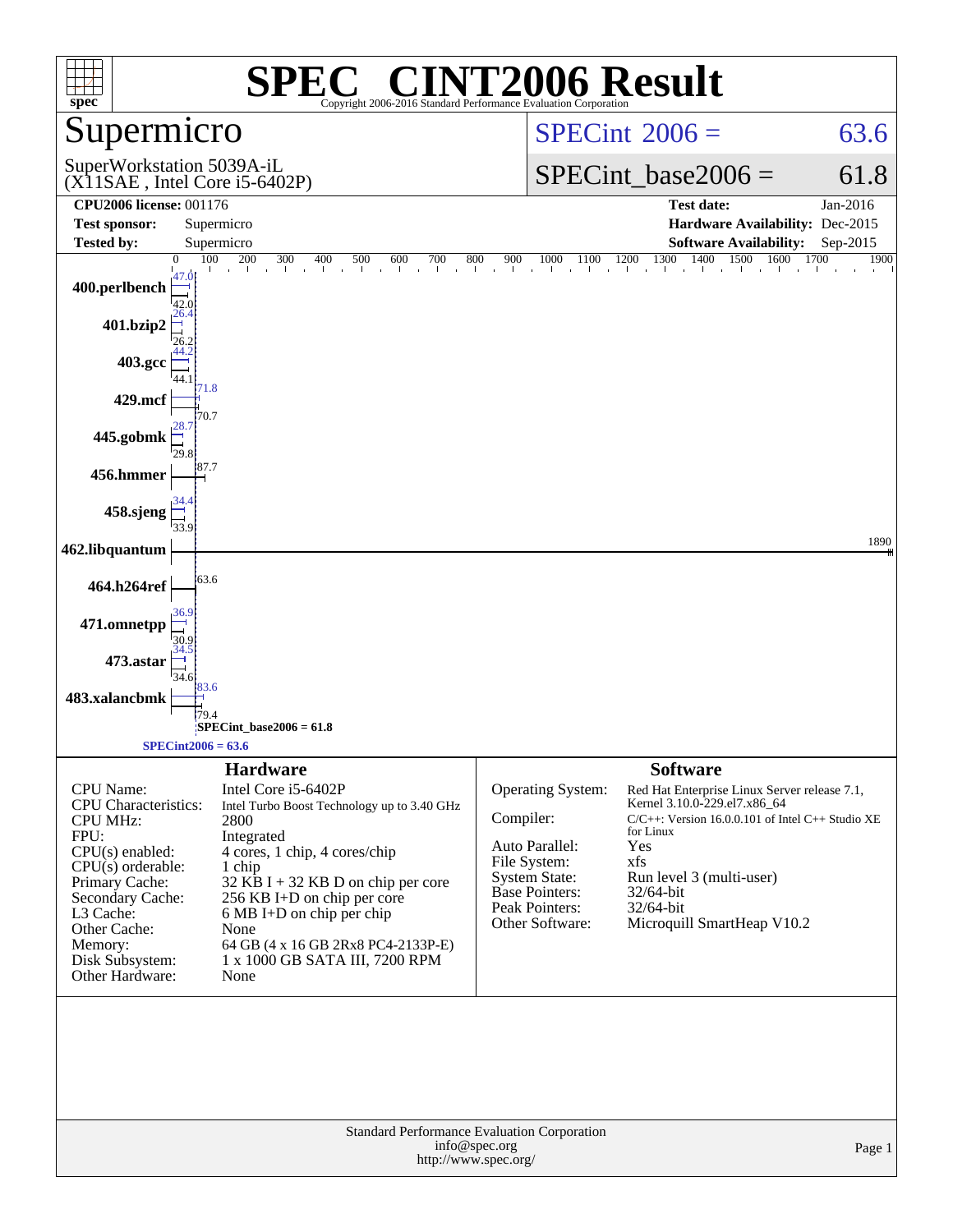

## Supermicro

#### $SPECint2006 = 63.6$  $SPECint2006 = 63.6$

(X11SAE , Intel Core i5-6402P) SuperWorkstation 5039A-iL

SPECint base2006 =  $61.8$ 

**[CPU2006 license:](http://www.spec.org/auto/cpu2006/Docs/result-fields.html#CPU2006license)** 001176 **[Test date:](http://www.spec.org/auto/cpu2006/Docs/result-fields.html#Testdate)** Jan-2016

**[Test sponsor:](http://www.spec.org/auto/cpu2006/Docs/result-fields.html#Testsponsor)** Supermicro **[Hardware Availability:](http://www.spec.org/auto/cpu2006/Docs/result-fields.html#HardwareAvailability)** Dec-2015 **[Tested by:](http://www.spec.org/auto/cpu2006/Docs/result-fields.html#Testedby)** Supermicro **Supermicro [Software Availability:](http://www.spec.org/auto/cpu2006/Docs/result-fields.html#SoftwareAvailability)** Sep-2015

#### **[Results Table](http://www.spec.org/auto/cpu2006/Docs/result-fields.html#ResultsTable)**

|                                                                                                          | <b>Base</b>    |              |                |              |                |       | <b>Peak</b>    |              |                |              |                |              |
|----------------------------------------------------------------------------------------------------------|----------------|--------------|----------------|--------------|----------------|-------|----------------|--------------|----------------|--------------|----------------|--------------|
| <b>Benchmark</b>                                                                                         | <b>Seconds</b> | <b>Ratio</b> | <b>Seconds</b> | <b>Ratio</b> | <b>Seconds</b> | Ratio | <b>Seconds</b> | <b>Ratio</b> | <b>Seconds</b> | <b>Ratio</b> | <b>Seconds</b> | <b>Ratio</b> |
| $ 400$ .perlbench                                                                                        | 233            | 42.0         | 232            | 42.1         | 233            | 41.9  | 209            | 46.8         | 208            | 47.0         | 206            | 47.3         |
| 401.bzip2                                                                                                | 371            | 26.0         | 368            | 26.2         | 369            | 26.2  | 365            | 26.5         | 365            | <u>26.4</u>  | 365            | 26.4         |
| $403.\text{gcc}$                                                                                         | 182            | 44.2         | 182            | 44.1         | 183            | 44.1  | 182            | 44.3         | 183            | 44.1         | 182            | 44.2         |
| $429$ .mcf                                                                                               | 129            | 70.7         | 130            | 70.3         | 128            | 71.1  | 127            | 71.8         | 126            | 72.6         | 127            | 71.8         |
| $445$ .gobmk                                                                                             | 351            | 29.9         | 352            | 29.8         | 352            | 29.8  | 365            | 28.7         | 365            | 28.7         | 365            | 28.7         |
| $456.$ hmmer                                                                                             | 106            | 87.7         | 107            | 87.4         | 106            | 87.7  | 106            | 87.7         | 107            | 87.4         | 106            | 87.7         |
| $458$ .sjeng                                                                                             | 356            | 33.9         | 357            | 33.9         | 357            | 33.9  | 352            | 34.4         | 352            | 34.4         | 352            | 34.4         |
| 462.libquantum                                                                                           | 10.9           | 1900         | 10.9           | 1890         | 11.0           | 1890  | 10.9           | 1900         | 10.9           | <b>1890</b>  | 11.0           | 1890         |
| 464.h264ref                                                                                              | 348            | 63.6         | 348            | 63.6         | 347            | 63.9  | 348            | 63.6         | 348            | 63.6         | 347            | 63.9         |
| $ 471$ .omnetpp                                                                                          | 202            | 30.9         | 202            | 30.9         | 202            | 30.9  | <b>169</b>     | 36.9         | 169            | 36.9         | 170            | 36.8         |
| $473$ . astar                                                                                            | 202            | 34.7         | 203            | 34.6         | 203            | 34.6  | 205            | 34.3         | 203            | 34.6         | 203            | 34.5         |
| 483.xalancbmk                                                                                            | 86.9           | 79.4         | 86.8           | 79.5         | 87.7           | 78.7  | 82.6           | 83.6         | 82.7           | 83.4         | 82.4           | 83.7         |
| Results appear in the order in which they were run. Bold underlined text indicates a median measurement. |                |              |                |              |                |       |                |              |                |              |                |              |

#### **[Submit Notes](http://www.spec.org/auto/cpu2006/Docs/result-fields.html#SubmitNotes)**

The config file option 'submit' was used.

#### **[Operating System Notes](http://www.spec.org/auto/cpu2006/Docs/result-fields.html#OperatingSystemNotes)**

Stack size set to unlimited using "ulimit -s unlimited"

#### **[Platform Notes](http://www.spec.org/auto/cpu2006/Docs/result-fields.html#PlatformNotes)**

 Sysinfo program /home/cpu2006/config/sysinfo.rev6914 \$Rev: 6914 \$ \$Date:: 2014-06-25 #\$ e3fbb8667b5a285932ceab81e28219e1 running on localhost.localdomain Mon Jan 25 18:33:08 2016 This section contains SUT (System Under Test) info as seen by some common utilities. To remove or add to this section, see: <http://www.spec.org/cpu2006/Docs/config.html#sysinfo> From /proc/cpuinfo model name : Intel(R) Core(TM) i5-6402P CPU @ 2.80GHz 1 "physical id"s (chips) 4 "processors" cores, siblings (Caution: counting these is hw and system dependent. The following excerpts from /proc/cpuinfo might not be reliable. Use with caution.) cpu cores : 4

 siblings : 4 physical 0: cores 0 1 2 3 cache size : 6144 KB

Continued on next page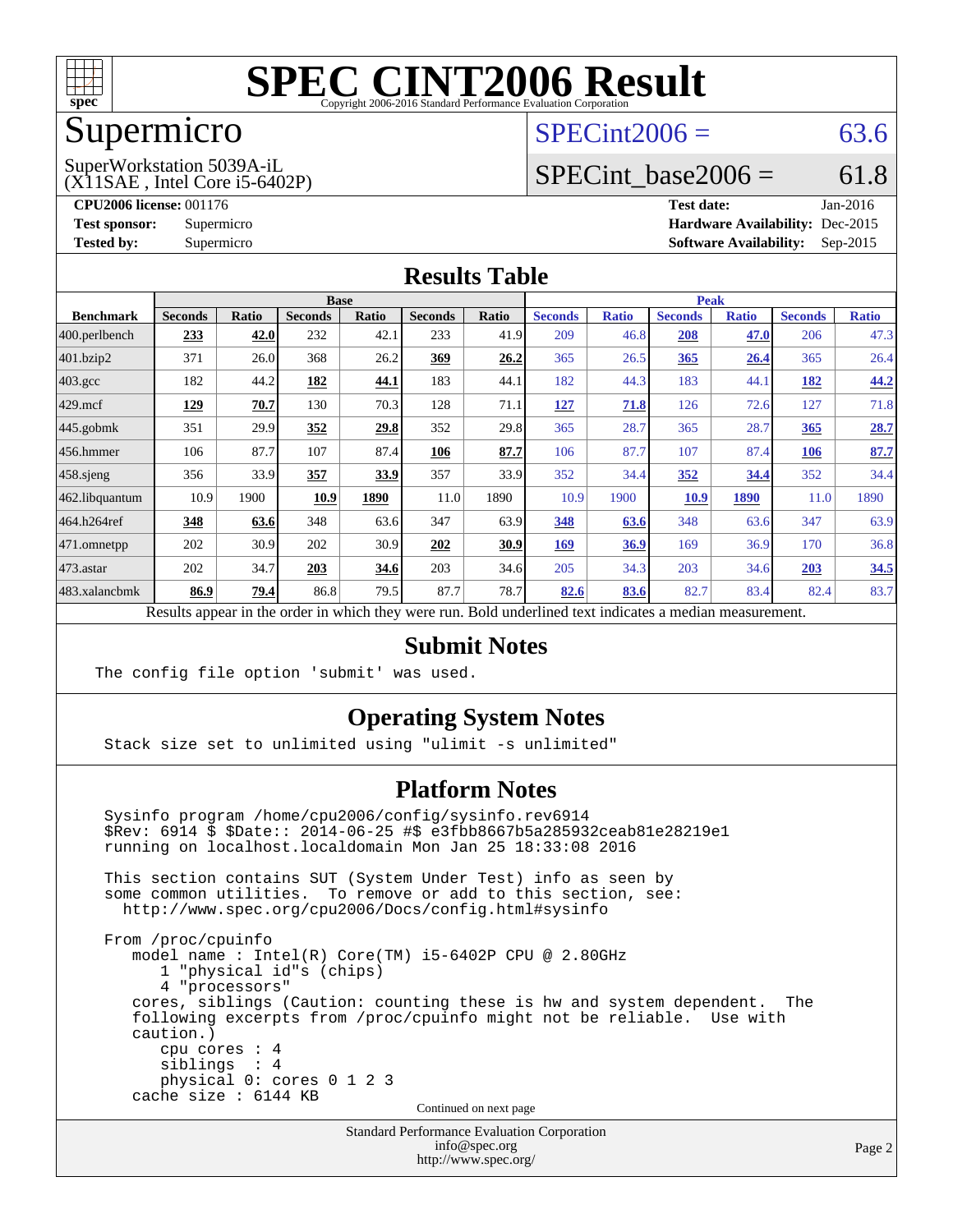

#### Supermicro

 $SPECint2006 = 63.6$  $SPECint2006 = 63.6$ 

(X11SAE , Intel Core i5-6402P) SuperWorkstation 5039A-iL

 $SPECTnt\_base2006 = 61.8$ 

**[CPU2006 license:](http://www.spec.org/auto/cpu2006/Docs/result-fields.html#CPU2006license)** 001176 **[Test date:](http://www.spec.org/auto/cpu2006/Docs/result-fields.html#Testdate)** Jan-2016 **[Test sponsor:](http://www.spec.org/auto/cpu2006/Docs/result-fields.html#Testsponsor)** Supermicro **[Hardware Availability:](http://www.spec.org/auto/cpu2006/Docs/result-fields.html#HardwareAvailability)** Dec-2015 **[Tested by:](http://www.spec.org/auto/cpu2006/Docs/result-fields.html#Testedby)** Supermicro **[Software Availability:](http://www.spec.org/auto/cpu2006/Docs/result-fields.html#SoftwareAvailability)** Sep-2015

#### **[Platform Notes \(Continued\)](http://www.spec.org/auto/cpu2006/Docs/result-fields.html#PlatformNotes)**

 From /proc/meminfo MemTotal: 65581696 kB HugePages\_Total: 0<br>Hugepagesize: 2048 kB Hugepagesize: From /etc/\*release\* /etc/\*version\* os-release: NAME="Red Hat Enterprise Linux Server" VERSION="7.1 (Maipo)" ID="rhel" ID\_LIKE="fedora" VERSION\_ID="7.1" PRETTY\_NAME="Red Hat Enterprise Linux Server 7.1 (Maipo)" ANSI\_COLOR="0;31" CPE\_NAME="cpe:/o:redhat:enterprise\_linux:7.1:GA:server" redhat-release: Red Hat Enterprise Linux Server release 7.1 (Maipo) system-release: Red Hat Enterprise Linux Server release 7.1 (Maipo) system-release-cpe: cpe:/o:redhat:enterprise\_linux:7.1:ga:server uname -a: Linux localhost.localdomain 3.10.0-229.el7.x86\_64 #1 SMP Thu Jan 29 18:37:38 EST 2015 x86\_64 x86\_64 x86\_64 GNU/Linux run-level 3 Jan 25 04:48 SPEC is set to: /home/cpu2006 Filesystem Type Size Used Avail Use% Mounted on /dev/mapper/rhel-home xfs 850G 3.5G 846G 1% /home Additional information from dmidecode: Warning: Use caution when you interpret this section. The 'dmidecode' program reads system data which is "intended to allow hardware to be accurately determined", but the intent may not be met, as there are frequent changes to hardware, firmware, and the "DMTF SMBIOS" standard. BIOS American Megatrends Inc. 1.0a 12/01/2015 Memory: 4x Samsung M391A2K43BB1-CPB 16 GB 2 rank 2133 MHz (End of data from sysinfo program) **[General Notes](http://www.spec.org/auto/cpu2006/Docs/result-fields.html#GeneralNotes)** Environment variables set by runspec before the start of the run:  $KMP$  AFFINITY = "granularity=fine, scatter" LD\_LIBRARY\_PATH = "/home/cpu2006/libs/32:/home/cpu2006/libs/64:/home/cpu2006/sh" OMP\_NUM\_THREADS = "4" Binaries compiled on a system with 1x Intel Core i5-4670K CPU + 32GB memory using RedHat EL 7.1 Continued on next page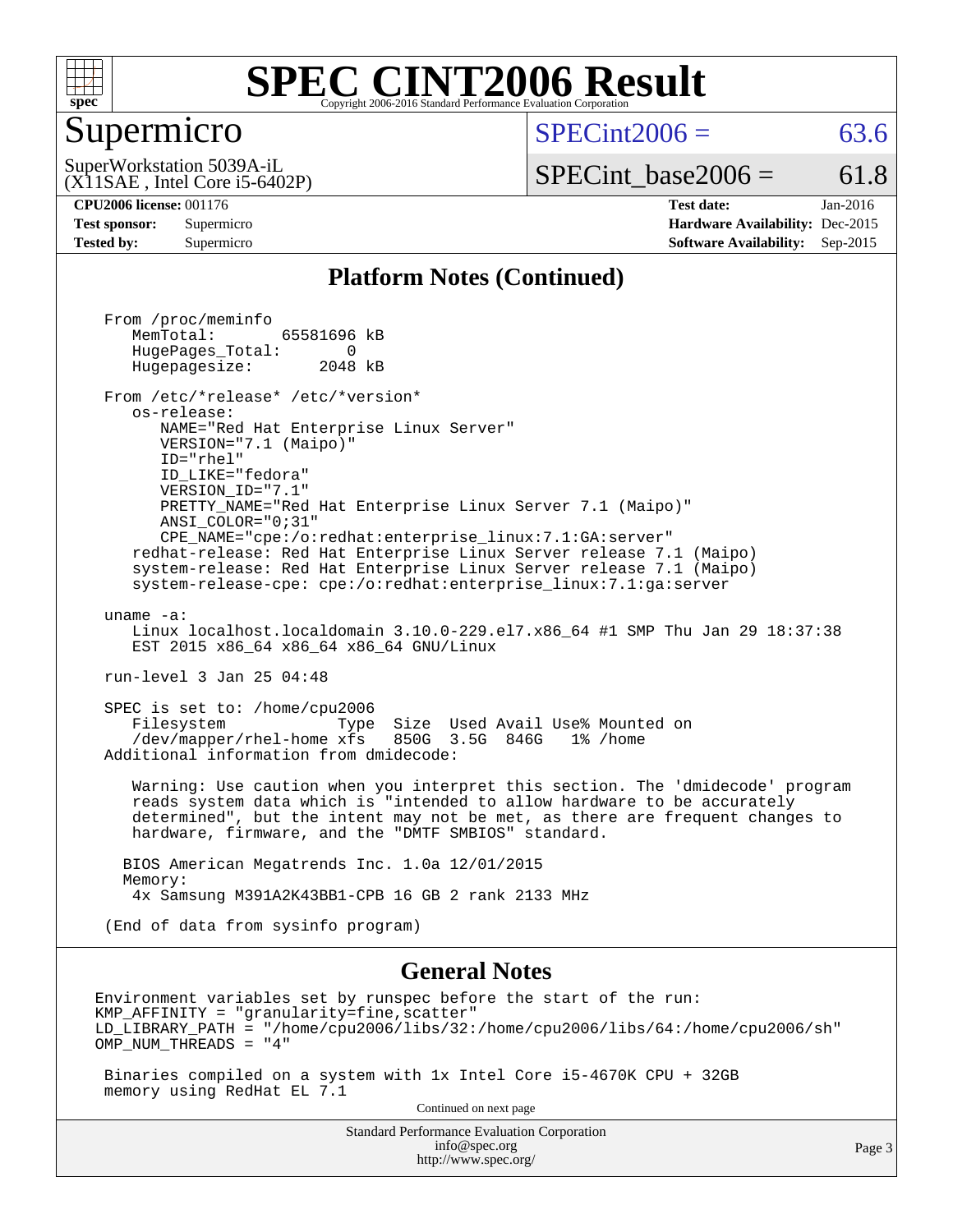

### Supermicro

 $SPECint2006 = 63.6$  $SPECint2006 = 63.6$ 

(X11SAE , Intel Core i5-6402P) SuperWorkstation 5039A-iL

SPECint base2006 =  $61.8$ 

**[CPU2006 license:](http://www.spec.org/auto/cpu2006/Docs/result-fields.html#CPU2006license)** 001176 **[Test date:](http://www.spec.org/auto/cpu2006/Docs/result-fields.html#Testdate)** Jan-2016 **[Test sponsor:](http://www.spec.org/auto/cpu2006/Docs/result-fields.html#Testsponsor)** Supermicro **[Hardware Availability:](http://www.spec.org/auto/cpu2006/Docs/result-fields.html#HardwareAvailability)** Dec-2015 **[Tested by:](http://www.spec.org/auto/cpu2006/Docs/result-fields.html#Testedby)** Supermicro **Supermicro [Software Availability:](http://www.spec.org/auto/cpu2006/Docs/result-fields.html#SoftwareAvailability)** Sep-2015

#### **[General Notes \(Continued\)](http://www.spec.org/auto/cpu2006/Docs/result-fields.html#GeneralNotes)**

 Transparent Huge Pages enabled with: echo always > /sys/kernel/mm/transparent\_hugepage/enabled

## **[Base Compiler Invocation](http://www.spec.org/auto/cpu2006/Docs/result-fields.html#BaseCompilerInvocation)**

[C benchmarks](http://www.spec.org/auto/cpu2006/Docs/result-fields.html#Cbenchmarks):  $inc - m64$ 

[C++ benchmarks:](http://www.spec.org/auto/cpu2006/Docs/result-fields.html#CXXbenchmarks) [icpc -m64](http://www.spec.org/cpu2006/results/res2016q1/cpu2006-20160206-39012.flags.html#user_CXXbase_intel_icpc_64bit_fc66a5337ce925472a5c54ad6a0de310)

#### **[Base Portability Flags](http://www.spec.org/auto/cpu2006/Docs/result-fields.html#BasePortabilityFlags)**

 400.perlbench: [-DSPEC\\_CPU\\_LP64](http://www.spec.org/cpu2006/results/res2016q1/cpu2006-20160206-39012.flags.html#b400.perlbench_basePORTABILITY_DSPEC_CPU_LP64) [-DSPEC\\_CPU\\_LINUX\\_X64](http://www.spec.org/cpu2006/results/res2016q1/cpu2006-20160206-39012.flags.html#b400.perlbench_baseCPORTABILITY_DSPEC_CPU_LINUX_X64) 401.bzip2: [-DSPEC\\_CPU\\_LP64](http://www.spec.org/cpu2006/results/res2016q1/cpu2006-20160206-39012.flags.html#suite_basePORTABILITY401_bzip2_DSPEC_CPU_LP64) 403.gcc: [-DSPEC\\_CPU\\_LP64](http://www.spec.org/cpu2006/results/res2016q1/cpu2006-20160206-39012.flags.html#suite_basePORTABILITY403_gcc_DSPEC_CPU_LP64) 429.mcf: [-DSPEC\\_CPU\\_LP64](http://www.spec.org/cpu2006/results/res2016q1/cpu2006-20160206-39012.flags.html#suite_basePORTABILITY429_mcf_DSPEC_CPU_LP64) 445.gobmk: [-DSPEC\\_CPU\\_LP64](http://www.spec.org/cpu2006/results/res2016q1/cpu2006-20160206-39012.flags.html#suite_basePORTABILITY445_gobmk_DSPEC_CPU_LP64) 456.hmmer: [-DSPEC\\_CPU\\_LP64](http://www.spec.org/cpu2006/results/res2016q1/cpu2006-20160206-39012.flags.html#suite_basePORTABILITY456_hmmer_DSPEC_CPU_LP64) 458.sjeng: [-DSPEC\\_CPU\\_LP64](http://www.spec.org/cpu2006/results/res2016q1/cpu2006-20160206-39012.flags.html#suite_basePORTABILITY458_sjeng_DSPEC_CPU_LP64) 462.libquantum: [-DSPEC\\_CPU\\_LP64](http://www.spec.org/cpu2006/results/res2016q1/cpu2006-20160206-39012.flags.html#suite_basePORTABILITY462_libquantum_DSPEC_CPU_LP64) [-DSPEC\\_CPU\\_LINUX](http://www.spec.org/cpu2006/results/res2016q1/cpu2006-20160206-39012.flags.html#b462.libquantum_baseCPORTABILITY_DSPEC_CPU_LINUX) 464.h264ref: [-DSPEC\\_CPU\\_LP64](http://www.spec.org/cpu2006/results/res2016q1/cpu2006-20160206-39012.flags.html#suite_basePORTABILITY464_h264ref_DSPEC_CPU_LP64) 471.omnetpp: [-DSPEC\\_CPU\\_LP64](http://www.spec.org/cpu2006/results/res2016q1/cpu2006-20160206-39012.flags.html#suite_basePORTABILITY471_omnetpp_DSPEC_CPU_LP64) 473.astar: [-DSPEC\\_CPU\\_LP64](http://www.spec.org/cpu2006/results/res2016q1/cpu2006-20160206-39012.flags.html#suite_basePORTABILITY473_astar_DSPEC_CPU_LP64) 483.xalancbmk: [-DSPEC\\_CPU\\_LP64](http://www.spec.org/cpu2006/results/res2016q1/cpu2006-20160206-39012.flags.html#suite_basePORTABILITY483_xalancbmk_DSPEC_CPU_LP64) [-DSPEC\\_CPU\\_LINUX](http://www.spec.org/cpu2006/results/res2016q1/cpu2006-20160206-39012.flags.html#b483.xalancbmk_baseCXXPORTABILITY_DSPEC_CPU_LINUX)

## **[Base Optimization Flags](http://www.spec.org/auto/cpu2006/Docs/result-fields.html#BaseOptimizationFlags)**

[C benchmarks](http://www.spec.org/auto/cpu2006/Docs/result-fields.html#Cbenchmarks):

[-xCORE-AVX2](http://www.spec.org/cpu2006/results/res2016q1/cpu2006-20160206-39012.flags.html#user_CCbase_f-xAVX2_5f5fc0cbe2c9f62c816d3e45806c70d7) [-ipo](http://www.spec.org/cpu2006/results/res2016q1/cpu2006-20160206-39012.flags.html#user_CCbase_f-ipo) [-O3](http://www.spec.org/cpu2006/results/res2016q1/cpu2006-20160206-39012.flags.html#user_CCbase_f-O3) [-no-prec-div](http://www.spec.org/cpu2006/results/res2016q1/cpu2006-20160206-39012.flags.html#user_CCbase_f-no-prec-div) [-parallel](http://www.spec.org/cpu2006/results/res2016q1/cpu2006-20160206-39012.flags.html#user_CCbase_f-parallel) [-opt-prefetch](http://www.spec.org/cpu2006/results/res2016q1/cpu2006-20160206-39012.flags.html#user_CCbase_f-opt-prefetch) [-auto-p32](http://www.spec.org/cpu2006/results/res2016q1/cpu2006-20160206-39012.flags.html#user_CCbase_f-auto-p32)

[C++ benchmarks:](http://www.spec.org/auto/cpu2006/Docs/result-fields.html#CXXbenchmarks)

[-xCORE-AVX2](http://www.spec.org/cpu2006/results/res2016q1/cpu2006-20160206-39012.flags.html#user_CXXbase_f-xAVX2_5f5fc0cbe2c9f62c816d3e45806c70d7) [-ipo](http://www.spec.org/cpu2006/results/res2016q1/cpu2006-20160206-39012.flags.html#user_CXXbase_f-ipo) [-O3](http://www.spec.org/cpu2006/results/res2016q1/cpu2006-20160206-39012.flags.html#user_CXXbase_f-O3) [-no-prec-div](http://www.spec.org/cpu2006/results/res2016q1/cpu2006-20160206-39012.flags.html#user_CXXbase_f-no-prec-div) [-opt-prefetch](http://www.spec.org/cpu2006/results/res2016q1/cpu2006-20160206-39012.flags.html#user_CXXbase_f-opt-prefetch) [-auto-p32](http://www.spec.org/cpu2006/results/res2016q1/cpu2006-20160206-39012.flags.html#user_CXXbase_f-auto-p32) [-Wl,-z,muldefs](http://www.spec.org/cpu2006/results/res2016q1/cpu2006-20160206-39012.flags.html#user_CXXbase_link_force_multiple1_74079c344b956b9658436fd1b6dd3a8a) [-L/sh -lsmartheap64](http://www.spec.org/cpu2006/results/res2016q1/cpu2006-20160206-39012.flags.html#user_CXXbase_SmartHeap64_ed4ef857ce90951921efb0d91eb88472)

#### **[Base Other Flags](http://www.spec.org/auto/cpu2006/Docs/result-fields.html#BaseOtherFlags)**

[C benchmarks](http://www.spec.org/auto/cpu2006/Docs/result-fields.html#Cbenchmarks):

403.gcc: [-Dalloca=\\_alloca](http://www.spec.org/cpu2006/results/res2016q1/cpu2006-20160206-39012.flags.html#b403.gcc_baseEXTRA_CFLAGS_Dalloca_be3056838c12de2578596ca5467af7f3)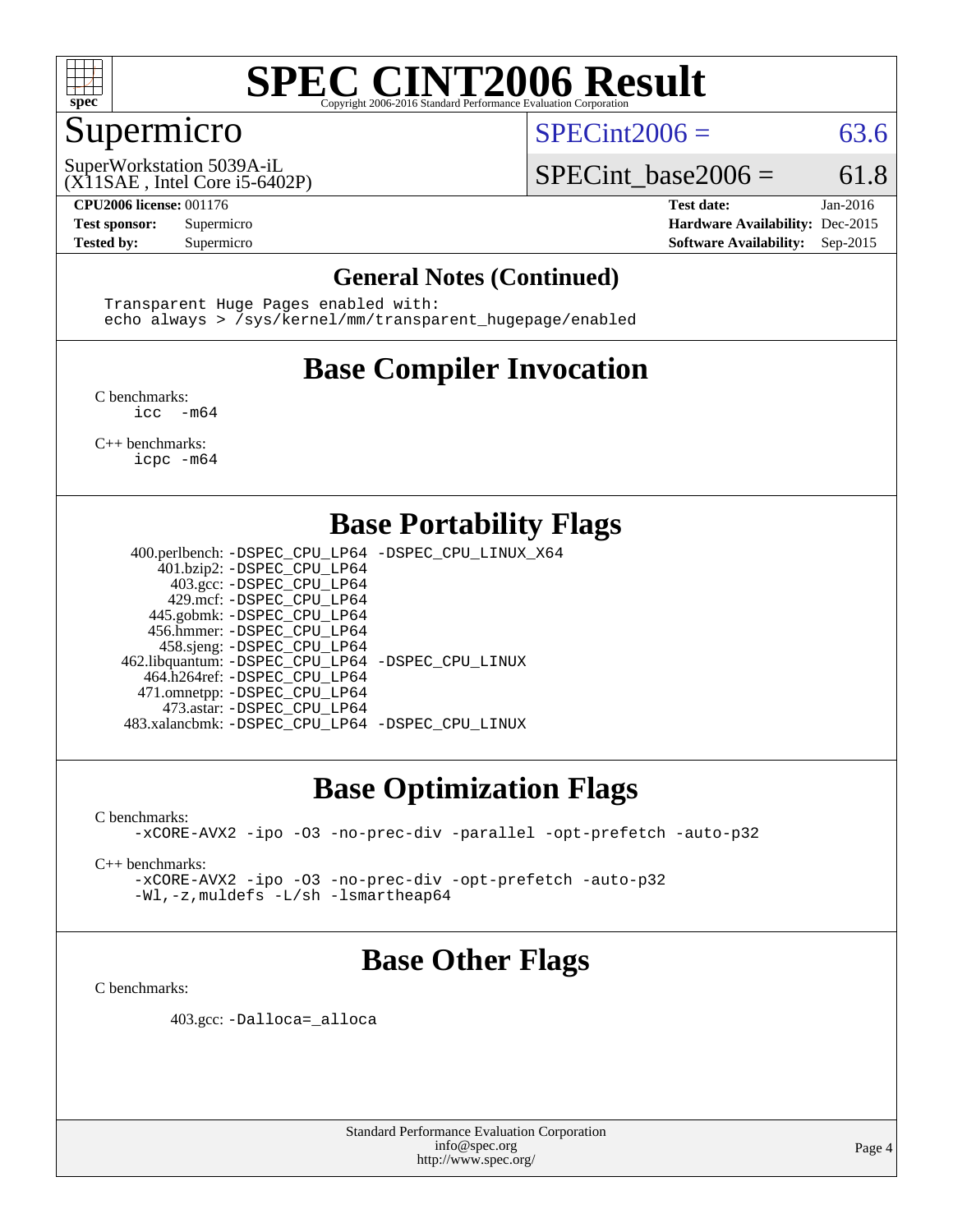

#### Supermicro

 $SPECint2006 = 63.6$  $SPECint2006 = 63.6$ 

(X11SAE , Intel Core i5-6402P) SuperWorkstation 5039A-iL

SPECint base2006 =  $61.8$ 

**[CPU2006 license:](http://www.spec.org/auto/cpu2006/Docs/result-fields.html#CPU2006license)** 001176 **[Test date:](http://www.spec.org/auto/cpu2006/Docs/result-fields.html#Testdate)** Jan-2016 **[Test sponsor:](http://www.spec.org/auto/cpu2006/Docs/result-fields.html#Testsponsor)** Supermicro **[Hardware Availability:](http://www.spec.org/auto/cpu2006/Docs/result-fields.html#HardwareAvailability)** Dec-2015 **[Tested by:](http://www.spec.org/auto/cpu2006/Docs/result-fields.html#Testedby)** Supermicro **Supermicro [Software Availability:](http://www.spec.org/auto/cpu2006/Docs/result-fields.html#SoftwareAvailability)** Sep-2015

#### **[Peak Compiler Invocation](http://www.spec.org/auto/cpu2006/Docs/result-fields.html#PeakCompilerInvocation)**

[C benchmarks \(except as noted below\)](http://www.spec.org/auto/cpu2006/Docs/result-fields.html#Cbenchmarksexceptasnotedbelow): icc  $-m64$ 

400.perlbench: [icc -m32 -L/opt/intel/compilers\\_and\\_libraries\\_2016/linux/compiler/lib/ia32\\_lin](http://www.spec.org/cpu2006/results/res2016q1/cpu2006-20160206-39012.flags.html#user_peakCCLD400_perlbench_intel_icc_e10256ba5924b668798078a321b0cb3f)

445.gobmk: [icc -m32 -L/opt/intel/compilers\\_and\\_libraries\\_2016/linux/compiler/lib/ia32\\_lin](http://www.spec.org/cpu2006/results/res2016q1/cpu2006-20160206-39012.flags.html#user_peakCCLD445_gobmk_intel_icc_e10256ba5924b668798078a321b0cb3f)

[C++ benchmarks \(except as noted below\):](http://www.spec.org/auto/cpu2006/Docs/result-fields.html#CXXbenchmarksexceptasnotedbelow)

[icpc -m32 -L/opt/intel/compilers\\_and\\_libraries\\_2016/linux/compiler/lib/ia32\\_lin](http://www.spec.org/cpu2006/results/res2016q1/cpu2006-20160206-39012.flags.html#user_CXXpeak_intel_icpc_b4f50a394bdb4597aa5879c16bc3f5c5)

473.astar: [icpc -m64](http://www.spec.org/cpu2006/results/res2016q1/cpu2006-20160206-39012.flags.html#user_peakCXXLD473_astar_intel_icpc_64bit_fc66a5337ce925472a5c54ad6a0de310)

### **[Peak Portability Flags](http://www.spec.org/auto/cpu2006/Docs/result-fields.html#PeakPortabilityFlags)**

 400.perlbench: [-D\\_FILE\\_OFFSET\\_BITS=64](http://www.spec.org/cpu2006/results/res2016q1/cpu2006-20160206-39012.flags.html#user_peakPORTABILITY400_perlbench_file_offset_bits_64_438cf9856305ebd76870a2c6dc2689ab) [-DSPEC\\_CPU\\_LINUX\\_IA32](http://www.spec.org/cpu2006/results/res2016q1/cpu2006-20160206-39012.flags.html#b400.perlbench_peakCPORTABILITY_DSPEC_CPU_LINUX_IA32) 401.bzip2: [-DSPEC\\_CPU\\_LP64](http://www.spec.org/cpu2006/results/res2016q1/cpu2006-20160206-39012.flags.html#suite_peakPORTABILITY401_bzip2_DSPEC_CPU_LP64) 403.gcc: [-DSPEC\\_CPU\\_LP64](http://www.spec.org/cpu2006/results/res2016q1/cpu2006-20160206-39012.flags.html#suite_peakPORTABILITY403_gcc_DSPEC_CPU_LP64) 429.mcf: [-DSPEC\\_CPU\\_LP64](http://www.spec.org/cpu2006/results/res2016q1/cpu2006-20160206-39012.flags.html#suite_peakPORTABILITY429_mcf_DSPEC_CPU_LP64) 445.gobmk: [-D\\_FILE\\_OFFSET\\_BITS=64](http://www.spec.org/cpu2006/results/res2016q1/cpu2006-20160206-39012.flags.html#user_peakPORTABILITY445_gobmk_file_offset_bits_64_438cf9856305ebd76870a2c6dc2689ab) 456.hmmer: [-DSPEC\\_CPU\\_LP64](http://www.spec.org/cpu2006/results/res2016q1/cpu2006-20160206-39012.flags.html#suite_peakPORTABILITY456_hmmer_DSPEC_CPU_LP64) 458.sjeng: [-DSPEC\\_CPU\\_LP64](http://www.spec.org/cpu2006/results/res2016q1/cpu2006-20160206-39012.flags.html#suite_peakPORTABILITY458_sjeng_DSPEC_CPU_LP64) 462.libquantum: [-DSPEC\\_CPU\\_LP64](http://www.spec.org/cpu2006/results/res2016q1/cpu2006-20160206-39012.flags.html#suite_peakPORTABILITY462_libquantum_DSPEC_CPU_LP64) [-DSPEC\\_CPU\\_LINUX](http://www.spec.org/cpu2006/results/res2016q1/cpu2006-20160206-39012.flags.html#b462.libquantum_peakCPORTABILITY_DSPEC_CPU_LINUX) 464.h264ref: [-DSPEC\\_CPU\\_LP64](http://www.spec.org/cpu2006/results/res2016q1/cpu2006-20160206-39012.flags.html#suite_peakPORTABILITY464_h264ref_DSPEC_CPU_LP64) 471.omnetpp: [-D\\_FILE\\_OFFSET\\_BITS=64](http://www.spec.org/cpu2006/results/res2016q1/cpu2006-20160206-39012.flags.html#user_peakPORTABILITY471_omnetpp_file_offset_bits_64_438cf9856305ebd76870a2c6dc2689ab) 473.astar: [-DSPEC\\_CPU\\_LP64](http://www.spec.org/cpu2006/results/res2016q1/cpu2006-20160206-39012.flags.html#suite_peakPORTABILITY473_astar_DSPEC_CPU_LP64) 483.xalancbmk: [-D\\_FILE\\_OFFSET\\_BITS=64](http://www.spec.org/cpu2006/results/res2016q1/cpu2006-20160206-39012.flags.html#user_peakPORTABILITY483_xalancbmk_file_offset_bits_64_438cf9856305ebd76870a2c6dc2689ab) [-DSPEC\\_CPU\\_LINUX](http://www.spec.org/cpu2006/results/res2016q1/cpu2006-20160206-39012.flags.html#b483.xalancbmk_peakCXXPORTABILITY_DSPEC_CPU_LINUX)

## **[Peak Optimization Flags](http://www.spec.org/auto/cpu2006/Docs/result-fields.html#PeakOptimizationFlags)**

[C benchmarks](http://www.spec.org/auto/cpu2006/Docs/result-fields.html#Cbenchmarks):

```
 400.perlbench: -xCORE-AVX2(pass 2) -prof-gen:threadsafe(pass 1)
   -i\text{po}(pass 2) -\overline{0}3(pass 2)-no-prec-div(pass 2)
   -par-num-threads=1(pass 1) -prof-use(pass 2) -opt-prefetch
   -ansi-alias
```
 401.bzip2: [-xCORE-AVX2](http://www.spec.org/cpu2006/results/res2016q1/cpu2006-20160206-39012.flags.html#user_peakPASS2_CFLAGSPASS2_LDCFLAGS401_bzip2_f-xAVX2_5f5fc0cbe2c9f62c816d3e45806c70d7)(pass 2) [-prof-gen:threadsafe](http://www.spec.org/cpu2006/results/res2016q1/cpu2006-20160206-39012.flags.html#user_peakPASS1_CFLAGSPASS1_LDCFLAGS401_bzip2_prof_gen_21a26eb79f378b550acd7bec9fe4467a)(pass 1)  $-i\text{po}(pass 2) -03(pass 2) -no-prec-div$  $-i\text{po}(pass 2) -03(pass 2) -no-prec-div$ [-par-num-threads=1](http://www.spec.org/cpu2006/results/res2016q1/cpu2006-20160206-39012.flags.html#user_peakPASS1_CFLAGSPASS1_LDCFLAGS401_bzip2_par_num_threads_786a6ff141b4e9e90432e998842df6c2)(pass 1) [-prof-use](http://www.spec.org/cpu2006/results/res2016q1/cpu2006-20160206-39012.flags.html#user_peakPASS2_CFLAGSPASS2_LDCFLAGS401_bzip2_prof_use_bccf7792157ff70d64e32fe3e1250b55)(pass 2) [-auto-ilp32](http://www.spec.org/cpu2006/results/res2016q1/cpu2006-20160206-39012.flags.html#user_peakCOPTIMIZE401_bzip2_f-auto-ilp32) [-opt-prefetch](http://www.spec.org/cpu2006/results/res2016q1/cpu2006-20160206-39012.flags.html#user_peakCOPTIMIZE401_bzip2_f-opt-prefetch) [-ansi-alias](http://www.spec.org/cpu2006/results/res2016q1/cpu2006-20160206-39012.flags.html#user_peakCOPTIMIZE401_bzip2_f-ansi-alias)

 403.gcc: [-xCORE-AVX2](http://www.spec.org/cpu2006/results/res2016q1/cpu2006-20160206-39012.flags.html#user_peakCOPTIMIZE403_gcc_f-xAVX2_5f5fc0cbe2c9f62c816d3e45806c70d7) [-ipo](http://www.spec.org/cpu2006/results/res2016q1/cpu2006-20160206-39012.flags.html#user_peakCOPTIMIZE403_gcc_f-ipo) [-O3](http://www.spec.org/cpu2006/results/res2016q1/cpu2006-20160206-39012.flags.html#user_peakCOPTIMIZE403_gcc_f-O3) [-no-prec-div](http://www.spec.org/cpu2006/results/res2016q1/cpu2006-20160206-39012.flags.html#user_peakCOPTIMIZE403_gcc_f-no-prec-div) [-inline-calloc](http://www.spec.org/cpu2006/results/res2016q1/cpu2006-20160206-39012.flags.html#user_peakCOPTIMIZE403_gcc_f-inline-calloc) [-opt-malloc-options=3](http://www.spec.org/cpu2006/results/res2016q1/cpu2006-20160206-39012.flags.html#user_peakCOPTIMIZE403_gcc_f-opt-malloc-options_13ab9b803cf986b4ee62f0a5998c2238) [-auto-ilp32](http://www.spec.org/cpu2006/results/res2016q1/cpu2006-20160206-39012.flags.html#user_peakCOPTIMIZE403_gcc_f-auto-ilp32)

 429.mcf: [-xCORE-AVX2](http://www.spec.org/cpu2006/results/res2016q1/cpu2006-20160206-39012.flags.html#user_peakCOPTIMIZE429_mcf_f-xAVX2_5f5fc0cbe2c9f62c816d3e45806c70d7) [-ipo](http://www.spec.org/cpu2006/results/res2016q1/cpu2006-20160206-39012.flags.html#user_peakCOPTIMIZE429_mcf_f-ipo) [-O3](http://www.spec.org/cpu2006/results/res2016q1/cpu2006-20160206-39012.flags.html#user_peakCOPTIMIZE429_mcf_f-O3) [-no-prec-div](http://www.spec.org/cpu2006/results/res2016q1/cpu2006-20160206-39012.flags.html#user_peakCOPTIMIZE429_mcf_f-no-prec-div) [-parallel](http://www.spec.org/cpu2006/results/res2016q1/cpu2006-20160206-39012.flags.html#user_peakCOPTIMIZE429_mcf_f-parallel) [-opt-prefetch](http://www.spec.org/cpu2006/results/res2016q1/cpu2006-20160206-39012.flags.html#user_peakCOPTIMIZE429_mcf_f-opt-prefetch) [-auto-p32](http://www.spec.org/cpu2006/results/res2016q1/cpu2006-20160206-39012.flags.html#user_peakCOPTIMIZE429_mcf_f-auto-p32)

Continued on next page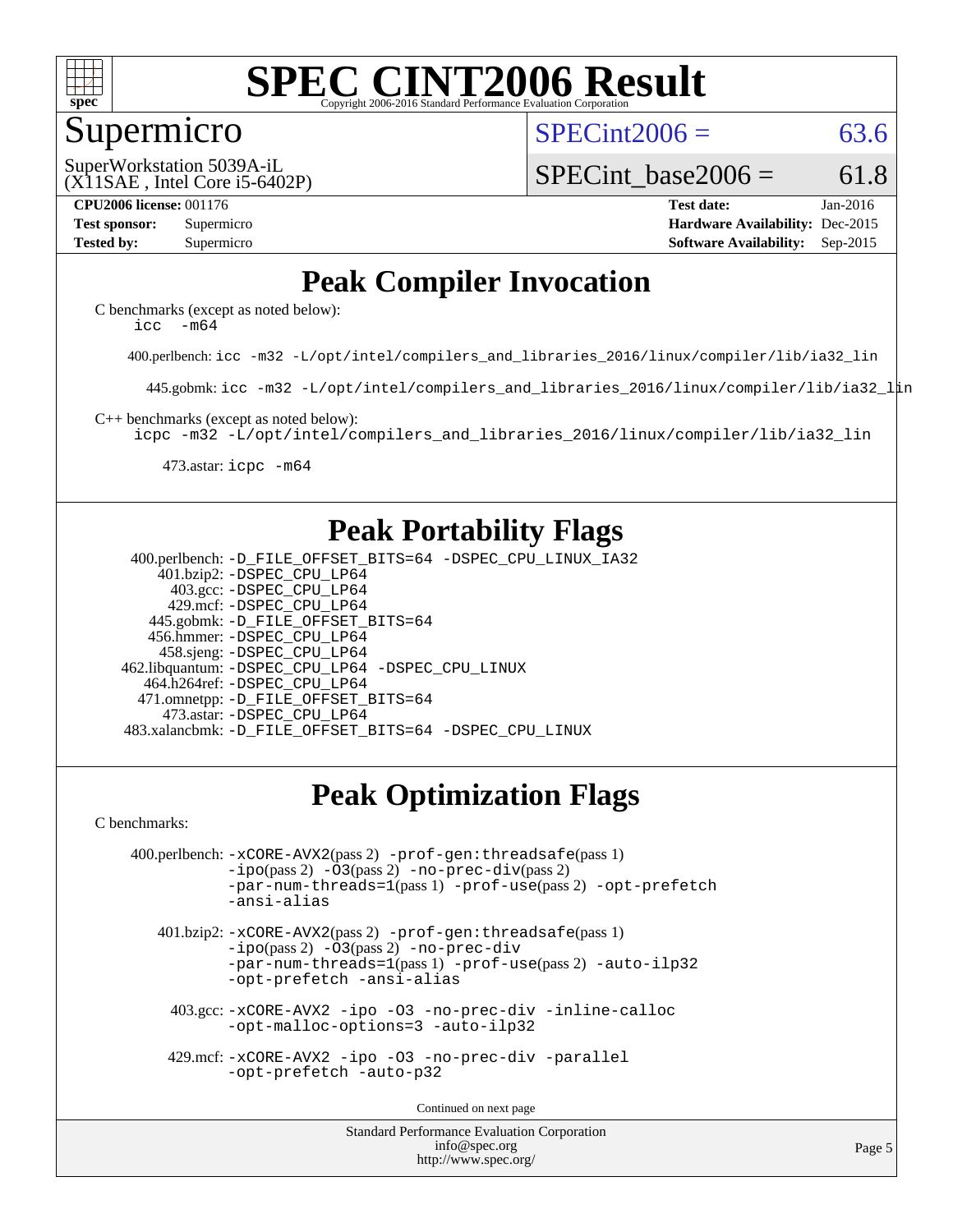

## Supermicro

 $SPECint2006 = 63.6$  $SPECint2006 = 63.6$ 

(X11SAE , Intel Core i5-6402P) SuperWorkstation 5039A-iL

SPECint base2006 =  $61.8$ 

**[CPU2006 license:](http://www.spec.org/auto/cpu2006/Docs/result-fields.html#CPU2006license)** 001176 **[Test date:](http://www.spec.org/auto/cpu2006/Docs/result-fields.html#Testdate)** Jan-2016 **[Test sponsor:](http://www.spec.org/auto/cpu2006/Docs/result-fields.html#Testsponsor)** Supermicro **[Hardware Availability:](http://www.spec.org/auto/cpu2006/Docs/result-fields.html#HardwareAvailability)** Dec-2015 **[Tested by:](http://www.spec.org/auto/cpu2006/Docs/result-fields.html#Testedby)** Supermicro **Supermicro [Software Availability:](http://www.spec.org/auto/cpu2006/Docs/result-fields.html#SoftwareAvailability)** Sep-2015

## **[Peak Optimization Flags \(Continued\)](http://www.spec.org/auto/cpu2006/Docs/result-fields.html#PeakOptimizationFlags)**

 445.gobmk: [-xCORE-AVX2](http://www.spec.org/cpu2006/results/res2016q1/cpu2006-20160206-39012.flags.html#user_peakPASS2_CFLAGSPASS2_LDCFLAGS445_gobmk_f-xAVX2_5f5fc0cbe2c9f62c816d3e45806c70d7)(pass 2) [-prof-gen:threadsafe](http://www.spec.org/cpu2006/results/res2016q1/cpu2006-20160206-39012.flags.html#user_peakPASS1_CFLAGSPASS1_LDCFLAGS445_gobmk_prof_gen_21a26eb79f378b550acd7bec9fe4467a)(pass 1) [-prof-use](http://www.spec.org/cpu2006/results/res2016q1/cpu2006-20160206-39012.flags.html#user_peakPASS2_CFLAGSPASS2_LDCFLAGS445_gobmk_prof_use_bccf7792157ff70d64e32fe3e1250b55)(pass 2) [-par-num-threads=1](http://www.spec.org/cpu2006/results/res2016q1/cpu2006-20160206-39012.flags.html#user_peakPASS1_CFLAGSPASS1_LDCFLAGS445_gobmk_par_num_threads_786a6ff141b4e9e90432e998842df6c2)(pass 1) [-ansi-alias](http://www.spec.org/cpu2006/results/res2016q1/cpu2006-20160206-39012.flags.html#user_peakCOPTIMIZE445_gobmk_f-ansi-alias)

456.hmmer: basepeak = yes

 458.sjeng: [-xCORE-AVX2](http://www.spec.org/cpu2006/results/res2016q1/cpu2006-20160206-39012.flags.html#user_peakPASS2_CFLAGSPASS2_LDCFLAGS458_sjeng_f-xAVX2_5f5fc0cbe2c9f62c816d3e45806c70d7)(pass 2) [-prof-gen:threadsafe](http://www.spec.org/cpu2006/results/res2016q1/cpu2006-20160206-39012.flags.html#user_peakPASS1_CFLAGSPASS1_LDCFLAGS458_sjeng_prof_gen_21a26eb79f378b550acd7bec9fe4467a)(pass 1)  $-ipo(pass 2) -\overline{03(pass 2)}$  $-ipo(pass 2) -\overline{03(pass 2)}$  [-no-prec-div](http://www.spec.org/cpu2006/results/res2016q1/cpu2006-20160206-39012.flags.html#user_peakPASS2_CFLAGSPASS2_LDCFLAGS458_sjeng_f-no-prec-div)(pass 2) [-par-num-threads=1](http://www.spec.org/cpu2006/results/res2016q1/cpu2006-20160206-39012.flags.html#user_peakPASS1_CFLAGSPASS1_LDCFLAGS458_sjeng_par_num_threads_786a6ff141b4e9e90432e998842df6c2)(pass 1) [-prof-use](http://www.spec.org/cpu2006/results/res2016q1/cpu2006-20160206-39012.flags.html#user_peakPASS2_CFLAGSPASS2_LDCFLAGS458_sjeng_prof_use_bccf7792157ff70d64e32fe3e1250b55)(pass 2) [-unroll4](http://www.spec.org/cpu2006/results/res2016q1/cpu2006-20160206-39012.flags.html#user_peakCOPTIMIZE458_sjeng_f-unroll_4e5e4ed65b7fd20bdcd365bec371b81f)

 $462$ .libquantum: basepeak = yes

 $464.h264$ ref: basepeak = yes

[C++ benchmarks:](http://www.spec.org/auto/cpu2006/Docs/result-fields.html#CXXbenchmarks)

```
 471.omnetpp: -xCORE-AVX2(pass 2) -prof-gen:threadsafe(pass 1)
-i\text{po}(pass 2) -03(pass 2) -no-prec-div(pass 2)-par-num-threads=1(pass 1) -prof-use(pass 2)
-opt-ra-region-strategy=block -ansi-alias
-Wl,-z,muldefs -L/sh -lsmartheap
```
 473.astar: [-xCORE-AVX2](http://www.spec.org/cpu2006/results/res2016q1/cpu2006-20160206-39012.flags.html#user_peakCXXOPTIMIZE473_astar_f-xAVX2_5f5fc0cbe2c9f62c816d3e45806c70d7) [-ipo](http://www.spec.org/cpu2006/results/res2016q1/cpu2006-20160206-39012.flags.html#user_peakCXXOPTIMIZE473_astar_f-ipo) [-O3](http://www.spec.org/cpu2006/results/res2016q1/cpu2006-20160206-39012.flags.html#user_peakCXXOPTIMIZE473_astar_f-O3) [-no-prec-div](http://www.spec.org/cpu2006/results/res2016q1/cpu2006-20160206-39012.flags.html#user_peakCXXOPTIMIZE473_astar_f-no-prec-div) [-opt-prefetch](http://www.spec.org/cpu2006/results/res2016q1/cpu2006-20160206-39012.flags.html#user_peakCXXOPTIMIZE473_astar_f-opt-prefetch) [-auto-p32](http://www.spec.org/cpu2006/results/res2016q1/cpu2006-20160206-39012.flags.html#user_peakCXXOPTIMIZE473_astar_f-auto-p32) [-Wl,-z,muldefs](http://www.spec.org/cpu2006/results/res2016q1/cpu2006-20160206-39012.flags.html#user_peakEXTRA_LDFLAGS473_astar_link_force_multiple1_74079c344b956b9658436fd1b6dd3a8a) [-L/sh -lsmartheap64](http://www.spec.org/cpu2006/results/res2016q1/cpu2006-20160206-39012.flags.html#user_peakEXTRA_LIBS473_astar_SmartHeap64_ed4ef857ce90951921efb0d91eb88472)

 483.xalancbmk: [-xCORE-AVX2](http://www.spec.org/cpu2006/results/res2016q1/cpu2006-20160206-39012.flags.html#user_peakCXXOPTIMIZE483_xalancbmk_f-xAVX2_5f5fc0cbe2c9f62c816d3e45806c70d7) [-ipo](http://www.spec.org/cpu2006/results/res2016q1/cpu2006-20160206-39012.flags.html#user_peakCXXOPTIMIZE483_xalancbmk_f-ipo) [-O3](http://www.spec.org/cpu2006/results/res2016q1/cpu2006-20160206-39012.flags.html#user_peakCXXOPTIMIZE483_xalancbmk_f-O3) [-no-prec-div](http://www.spec.org/cpu2006/results/res2016q1/cpu2006-20160206-39012.flags.html#user_peakCXXOPTIMIZE483_xalancbmk_f-no-prec-div) [-opt-prefetch](http://www.spec.org/cpu2006/results/res2016q1/cpu2006-20160206-39012.flags.html#user_peakCXXOPTIMIZE483_xalancbmk_f-opt-prefetch) [-ansi-alias](http://www.spec.org/cpu2006/results/res2016q1/cpu2006-20160206-39012.flags.html#user_peakCXXOPTIMIZE483_xalancbmk_f-ansi-alias) [-Wl,-z,muldefs](http://www.spec.org/cpu2006/results/res2016q1/cpu2006-20160206-39012.flags.html#user_peakEXTRA_LDFLAGS483_xalancbmk_link_force_multiple1_74079c344b956b9658436fd1b6dd3a8a) [-L/sh -lsmartheap](http://www.spec.org/cpu2006/results/res2016q1/cpu2006-20160206-39012.flags.html#user_peakEXTRA_LIBS483_xalancbmk_SmartHeap_32f6c82aa1ed9c52345d30cf6e4a0499)

## **[Peak Other Flags](http://www.spec.org/auto/cpu2006/Docs/result-fields.html#PeakOtherFlags)**

[C benchmarks](http://www.spec.org/auto/cpu2006/Docs/result-fields.html#Cbenchmarks):

403.gcc: [-Dalloca=\\_alloca](http://www.spec.org/cpu2006/results/res2016q1/cpu2006-20160206-39012.flags.html#b403.gcc_peakEXTRA_CFLAGS_Dalloca_be3056838c12de2578596ca5467af7f3)

The flags files that were used to format this result can be browsed at <http://www.spec.org/cpu2006/flags/Intel-ic16.0-official-linux64.html>

<http://www.spec.org/cpu2006/flags/Supermicro-Platform-Settings-V1.2-revH.html>

You can also download the XML flags sources by saving the following links: <http://www.spec.org/cpu2006/flags/Intel-ic16.0-official-linux64.xml> <http://www.spec.org/cpu2006/flags/Supermicro-Platform-Settings-V1.2-revH.xml>